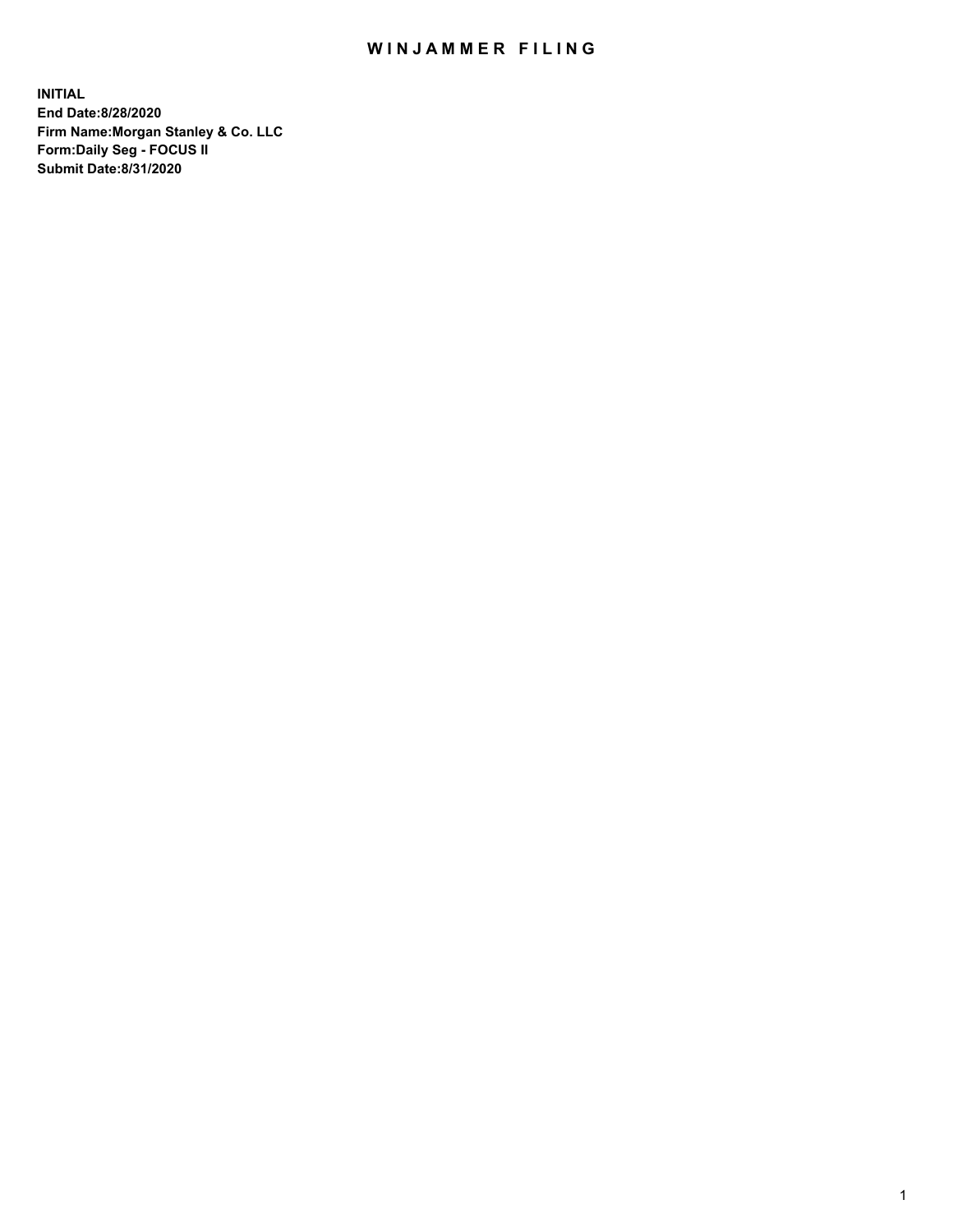**INITIAL End Date:8/28/2020 Firm Name:Morgan Stanley & Co. LLC Form:Daily Seg - FOCUS II Submit Date:8/31/2020 Daily Segregation - Cover Page**

| Name of Company                                                                                                                                                                                                                                                                                                                | Morgan Stanley & Co. LLC                                |
|--------------------------------------------------------------------------------------------------------------------------------------------------------------------------------------------------------------------------------------------------------------------------------------------------------------------------------|---------------------------------------------------------|
| <b>Contact Name</b>                                                                                                                                                                                                                                                                                                            | <b>Ikram Shah</b>                                       |
| <b>Contact Phone Number</b>                                                                                                                                                                                                                                                                                                    | 212-276-0963                                            |
| <b>Contact Email Address</b>                                                                                                                                                                                                                                                                                                   | Ikram.shah@morganstanley.com                            |
| FCM's Customer Segregated Funds Residual Interest Target (choose one):<br>a. Minimum dollar amount: ; or<br>b. Minimum percentage of customer segregated funds required:% ; or<br>c. Dollar amount range between: and; or<br>d. Percentage range of customer segregated funds required between:% and%.                         | 235,000,000<br><u>0</u><br><u>00</u><br><u>00</u>       |
| FCM's Customer Secured Amount Funds Residual Interest Target (choose one):<br>a. Minimum dollar amount: ; or<br>b. Minimum percentage of customer secured funds required:%; or<br>c. Dollar amount range between: and; or<br>d. Percentage range of customer secured funds required between:% and%.                            | 140,000,000<br><u>0</u><br><u>0 0</u><br>0 <sub>0</sub> |
| FCM's Cleared Swaps Customer Collateral Residual Interest Target (choose one):<br>a. Minimum dollar amount: ; or<br>b. Minimum percentage of cleared swaps customer collateral required:% ; or<br>c. Dollar amount range between: and; or<br>d. Percentage range of cleared swaps customer collateral required between:% and%. | 92,000,000<br><u>0</u><br><u>00</u><br>00               |

Attach supporting documents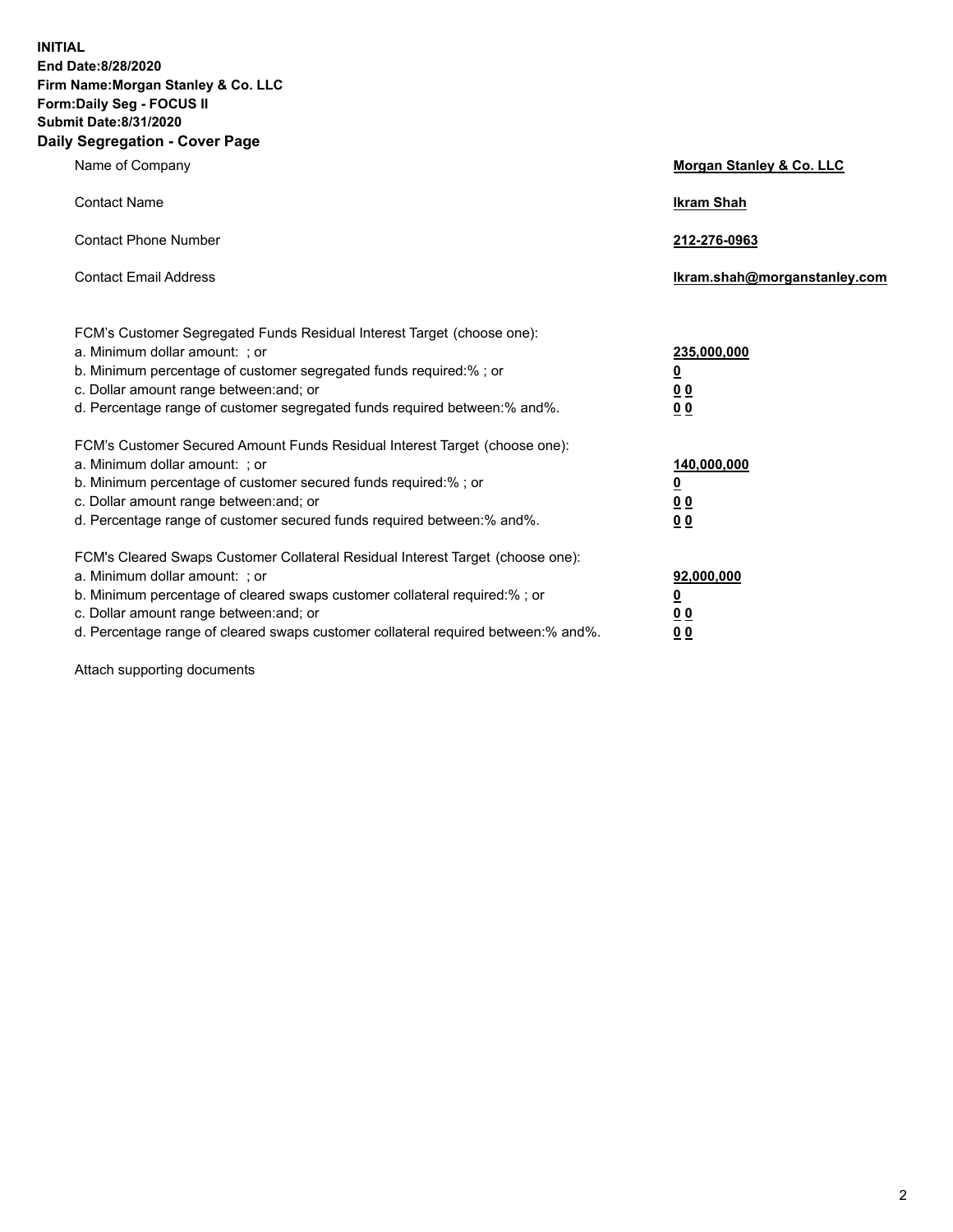| <b>INITIAL</b> | End Date:8/28/2020<br>Firm Name: Morgan Stanley & Co. LLC<br>Form: Daily Seg - FOCUS II<br><b>Submit Date: 8/31/2020</b><br><b>Daily Segregation - Secured Amounts</b> |                                              |
|----------------|------------------------------------------------------------------------------------------------------------------------------------------------------------------------|----------------------------------------------|
|                | Foreign Futures and Foreign Options Secured Amounts                                                                                                                    |                                              |
|                | Amount required to be set aside pursuant to law, rule or regulation of a foreign<br>government or a rule of a self-regulatory organization authorized thereunder       | $0$ [7305]                                   |
| 1.             | Net ledger balance - Foreign Futures and Foreign Option Trading - All Customers<br>A. Cash                                                                             | 3,790,139,526 [7315]                         |
|                | B. Securities (at market)                                                                                                                                              | 2,940,291,412 [7317]                         |
| 2.<br>3.       | Net unrealized profit (loss) in open futures contracts traded on a foreign board of trade<br>Exchange traded options                                                   | 851,008,617 [7325]                           |
|                | a. Market value of open option contracts purchased on a foreign board of trade                                                                                         | 19,698,346 [7335]                            |
|                | b. Market value of open contracts granted (sold) on a foreign board of trade                                                                                           | -26,590,877 [7337]                           |
| 4.             | Net equity (deficit) (add lines 1. 2. and 3.)                                                                                                                          | 7,574,547,024 [7345]                         |
| 5.             | Account liquidating to a deficit and account with a debit balances - gross amount                                                                                      | 79,546,071 [7351]                            |
|                | Less: amount offset by customer owned securities                                                                                                                       | -77,991,289 [7352] 1,554,782<br>[7354]       |
| 6.             | Amount required to be set aside as the secured amount - Net Liquidating Equity<br>Method (add lines 4 and 5)                                                           | 7,576,101,806 [7355]                         |
| 7.             | Greater of amount required to be set aside pursuant to foreign jurisdiction (above) or line<br>6.                                                                      | 7,576,101,806 [7360]                         |
|                | FUNDS DEPOSITED IN SEPARATE REGULATION 30.7 ACCOUNTS                                                                                                                   |                                              |
| 1.             | Cash in banks                                                                                                                                                          |                                              |
|                | A. Banks located in the United States                                                                                                                                  | 155,836,441 [7500]                           |
|                | B. Other banks qualified under Regulation 30.7                                                                                                                         | 909,705,452 [7520] 1,065,541,893<br>[7530]   |
| 2.             | <b>Securities</b>                                                                                                                                                      |                                              |
|                | A. In safekeeping with banks located in the United States                                                                                                              | 529,633,944 [7540]                           |
|                | B. In safekeeping with other banks qualified under Regulation 30.7                                                                                                     | 0 [7560] 529,633,944 [7570]                  |
| 3.             | Equities with registered futures commission merchants                                                                                                                  |                                              |
|                | A. Cash                                                                                                                                                                | 24,501,173 [7580]                            |
|                | <b>B.</b> Securities                                                                                                                                                   | $0$ [7590]                                   |
|                | C. Unrealized gain (loss) on open futures contracts<br>D. Value of long option contracts                                                                               | 3,345,871 [7600]<br><u>0</u> [7610]          |
|                | E. Value of short option contracts                                                                                                                                     | 0 [7615] 27,847,044 [7620]                   |
| 4.             | Amounts held by clearing organizations of foreign boards of trade                                                                                                      |                                              |
|                | A. Cash                                                                                                                                                                | $0$ [7640]                                   |
|                | <b>B.</b> Securities                                                                                                                                                   | $0$ [7650]                                   |
|                | C. Amount due to (from) clearing organization - daily variation                                                                                                        | $0$ [7660]                                   |
|                | D. Value of long option contracts                                                                                                                                      | $0$ [7670]                                   |
|                | E. Value of short option contracts                                                                                                                                     | 0 [7675] 0 [7680]                            |
| 5.             | Amounts held by members of foreign boards of trade<br>A. Cash                                                                                                          |                                              |
|                | <b>B.</b> Securities                                                                                                                                                   | 2,919,683,319 [7700]<br>2,410,657,468 [7710] |
|                | C. Unrealized gain (loss) on open futures contracts                                                                                                                    | 847,662,746 [7720]                           |
|                | D. Value of long option contracts                                                                                                                                      | 19,698,346 [7730]                            |
|                | E. Value of short option contracts                                                                                                                                     | -26,590,877 [7735] 6,171,111,002             |
|                |                                                                                                                                                                        | [7740]                                       |
| 6.             | Amounts with other depositories designated by a foreign board of trade                                                                                                 | $0$ [7760]                                   |
| 7.             | Segregated funds on hand                                                                                                                                               | $0$ [7765]                                   |
| 8.             | Total funds in separate section 30.7 accounts                                                                                                                          | 7,794,133,883 [7770]                         |
| 9.             | Excess (deficiency) Set Aside for Secured Amount (subtract line 7 Secured Statement<br>Page 1 from Line 8)                                                             | 218,032,077 [7380]                           |

- 10. Management Target Amount for Excess funds in separate section 30.7 accounts **140,000,000** [7780]
- 11. Excess (deficiency) funds in separate 30.7 accounts over (under) Management Target **78,032,077** [7785]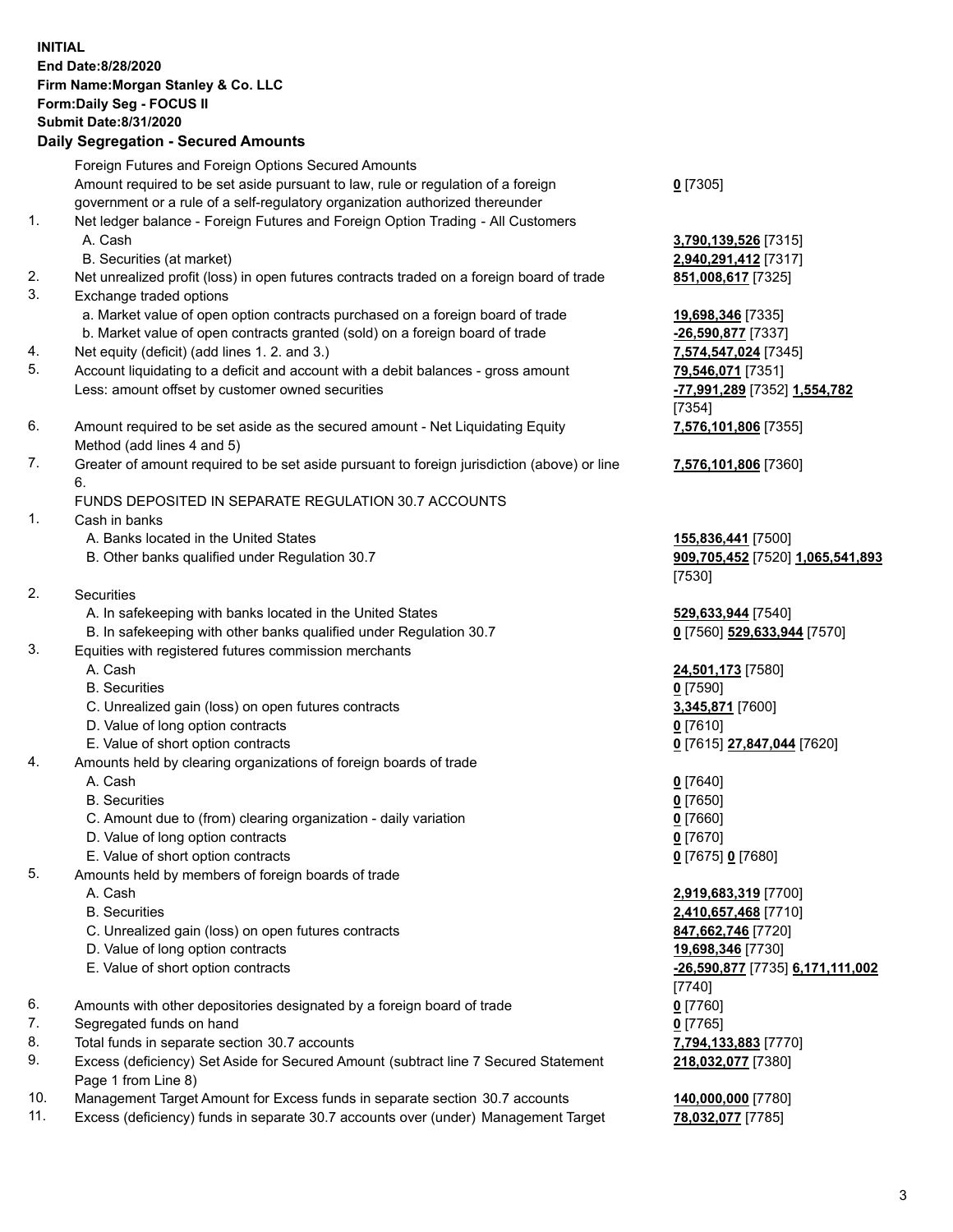**INITIAL End Date:8/28/2020 Firm Name:Morgan Stanley & Co. LLC Form:Daily Seg - FOCUS II Submit Date:8/31/2020 Daily Segregation - Segregation Statement** SEGREGATION REQUIREMENTS(Section 4d(2) of the CEAct) 1. Net ledger balance A. Cash **15,094,414,925** [7010] B. Securities (at market) **8,920,678,074** [7020] 2. Net unrealized profit (loss) in open futures contracts traded on a contract market **3,195,791,507** [7030] 3. Exchange traded options A. Add market value of open option contracts purchased on a contract market **594,928,637** [7032] B. Deduct market value of open option contracts granted (sold) on a contract market **-468,752,565** [7033] 4. Net equity (deficit) (add lines 1, 2 and 3) **27,337,060,578** [7040] 5. Accounts liquidating to a deficit and accounts with debit balances - gross amount **212,007,243** [7045] Less: amount offset by customer securities **-210,771,052** [7047] **1,236,191** [7050] 6. Amount required to be segregated (add lines 4 and 5) **27,338,296,769** [7060] FUNDS IN SEGREGATED ACCOUNTS 7. Deposited in segregated funds bank accounts A. Cash **4,689,782,125** [7070] B. Securities representing investments of customers' funds (at market) **0** [7080] C. Securities held for particular customers or option customers in lieu of cash (at market) **1,094,289,688** [7090] 8. Margins on deposit with derivatives clearing organizations of contract markets A. Cash **13,949,385,796** [7100] B. Securities representing investments of customers' funds (at market) **0** [7110] C. Securities held for particular customers or option customers in lieu of cash (at market) **7,826,388,386** [7120] 9. Net settlement from (to) derivatives clearing organizations of contract markets **23,241,542** [7130] 10. Exchange traded options A. Value of open long option contracts **594,928,637** [7132] B. Value of open short option contracts **-468,752,565** [7133] 11. Net equities with other FCMs A. Net liquidating equity **15,349,279** [7140] B. Securities representing investments of customers' funds (at market) **0** [7160] C. Securities held for particular customers or option customers in lieu of cash (at market) **0** [7170] 12. Segregated funds on hand **0** [7150] 13. Total amount in segregation (add lines 7 through 12) **27,724,612,888** [7180] 14. Excess (deficiency) funds in segregation (subtract line 6 from line 13) **386,316,119** [7190] 15. Management Target Amount for Excess funds in segregation **235,000,000** [7194] **151,316,119** [7198]

16. Excess (deficiency) funds in segregation over (under) Management Target Amount Excess